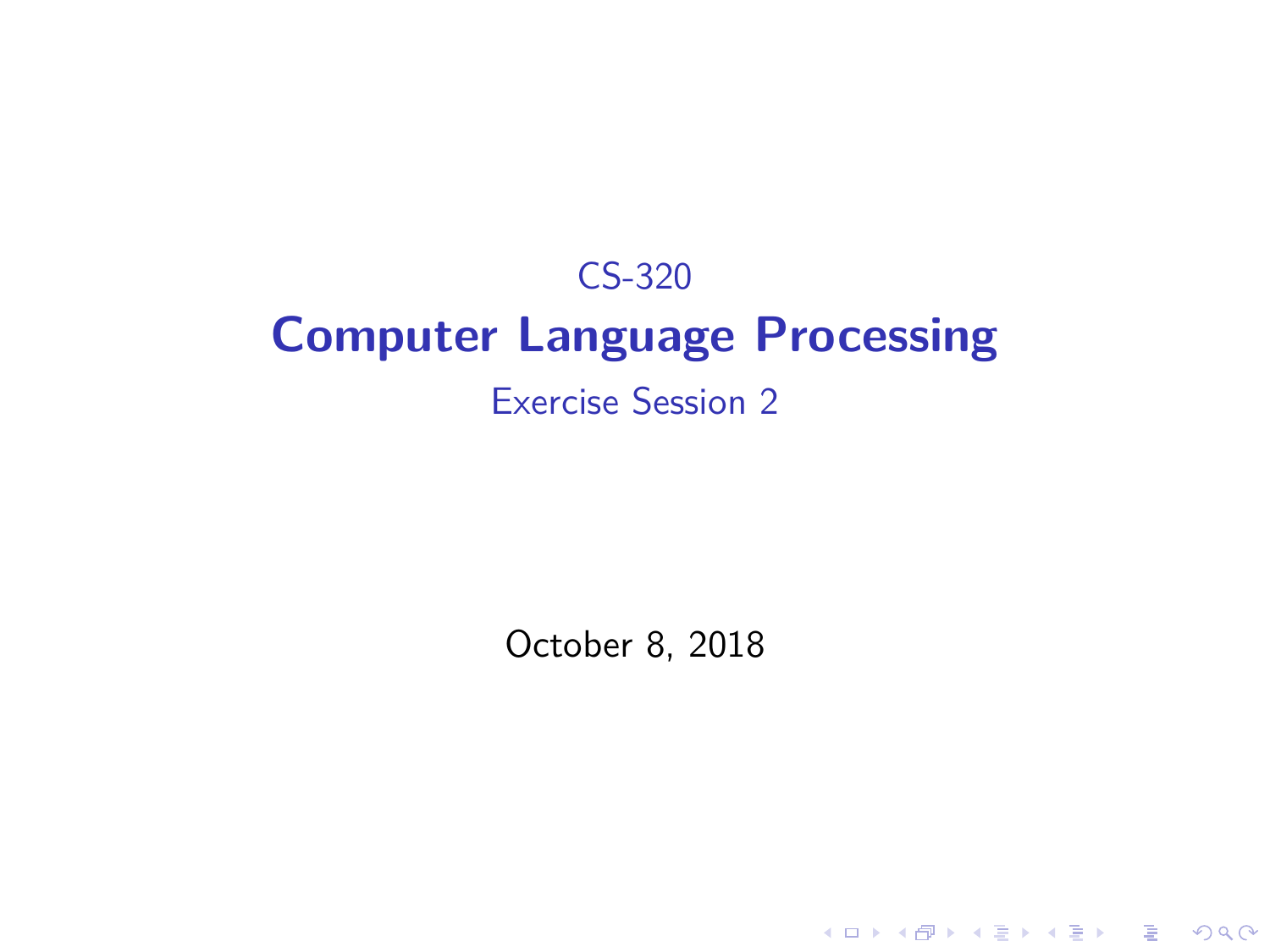

Today we will have a deeper look at lexers.

What does a lexer (aka. tokenizer) do?

How can we automatically generate lexers?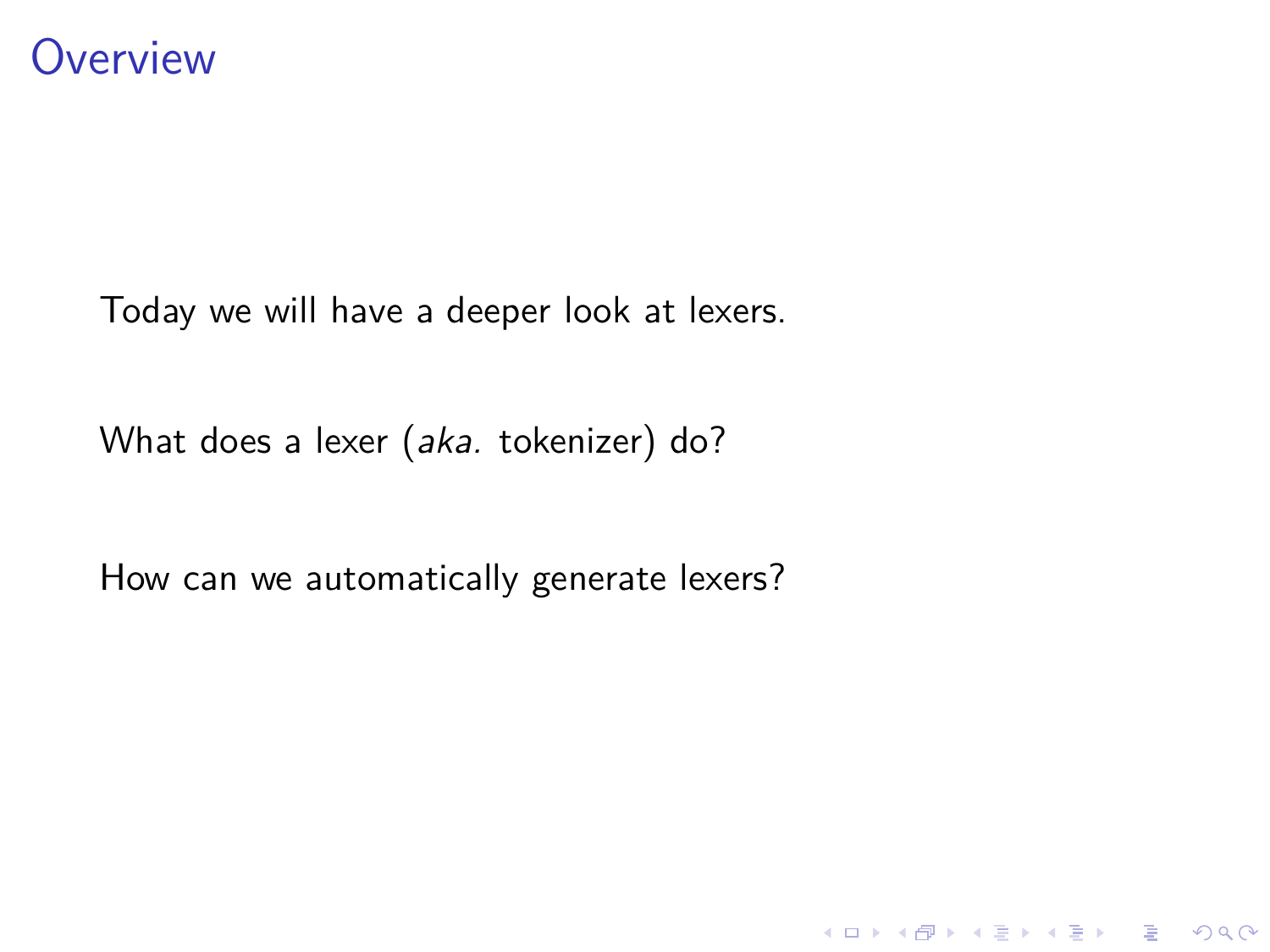Today we will have a deeper look at lexers.

What does a lexer (aka. tokenizer) do?  $\Rightarrow$  It transforms a stream of symbols into a stream of tokens.

How can we automatically generate lexers?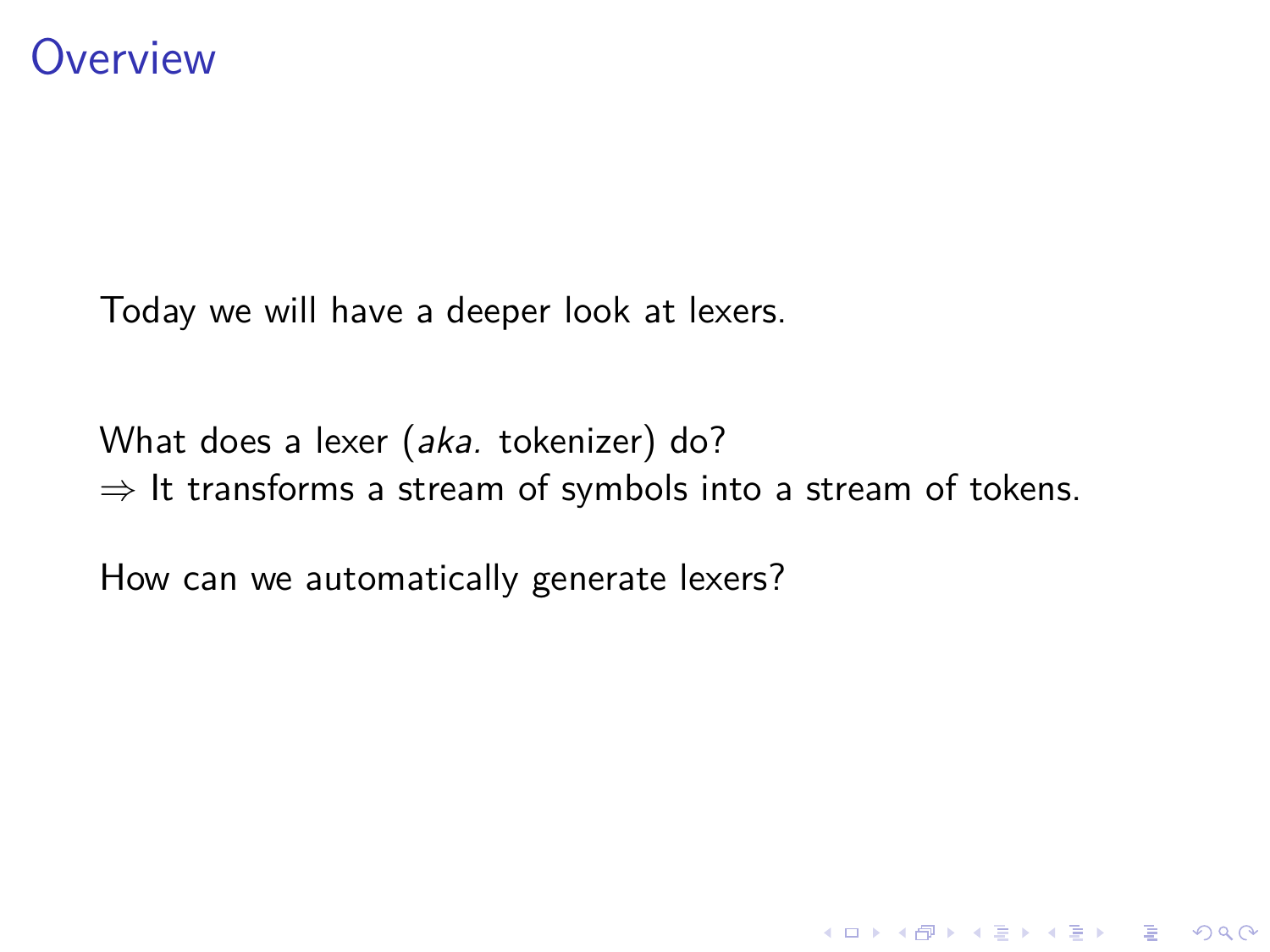Today we will have a deeper look at lexers.

What does a lexer (aka. tokenizer) do?  $\Rightarrow$  It transforms a stream of symbols into a stream of tokens.

How can we automatically generate lexers?  $\Rightarrow$  We will use regular languages and automata.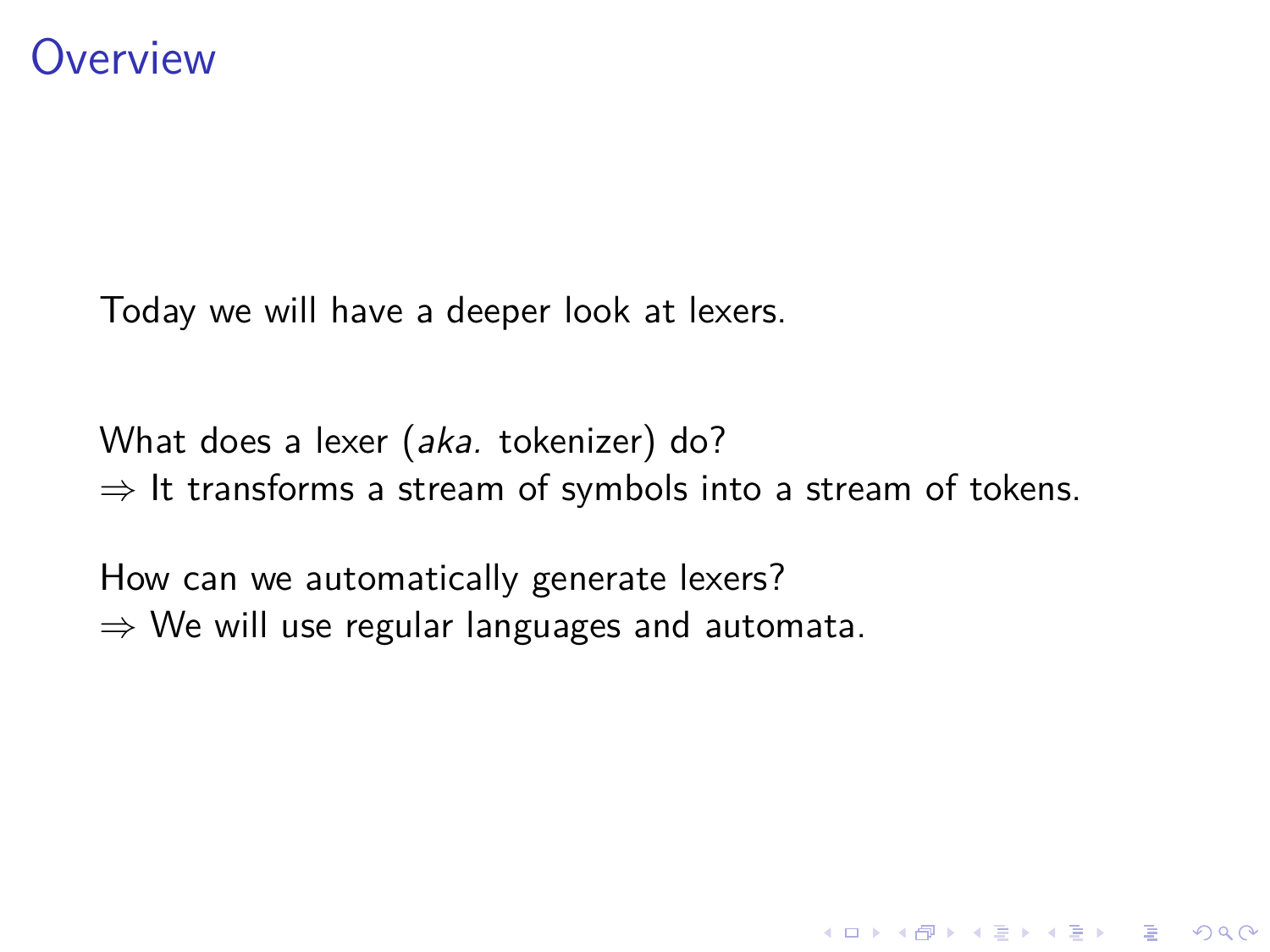

First, let us define a lexer as an ordered set of token names and regular expressions

$$
\langle \textit{Token}_1 := e_1, \textit{Token}_2 := e_2, \ldots \rangle
$$

where earlier token classes have higher priority than later ones.

E.g.

 $\langle$ *ID* := letter (letter | digit)<sup>\*</sup>, *LE* := <=, *LT* := <, *EQ* := =)

KO K K Ø K K E K K E K V K K K K K K K K K K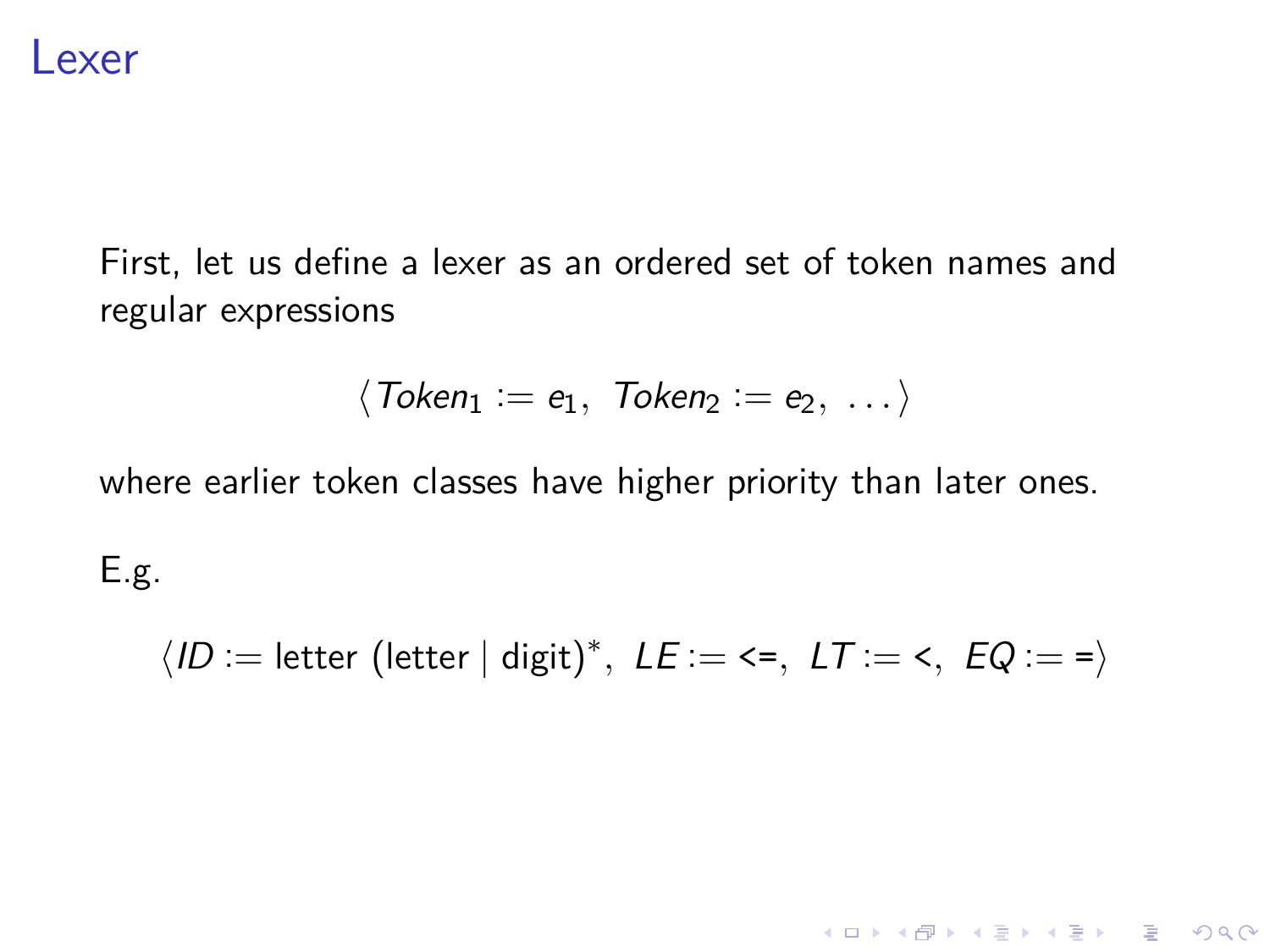# Ambiguity in tokenization

Tokenization differs from matching using a single regular expression (say  $(e_1 | e_2 | \dots )^*$ ).

Rather, the result of tokenizing an input stream of symbols is a stream of tokens. Each token maps to a subsequence of the input stream, and none of the tokens' subsequences overlap.

E.g.

$$
i0 \leq size \stackrel{tokenize}{\Rightarrow} \stackrel{ID}{ID} \stackrel{LE}{\leq} \stackrel{ID}{\leq} \stackrel{size}{\leq}
$$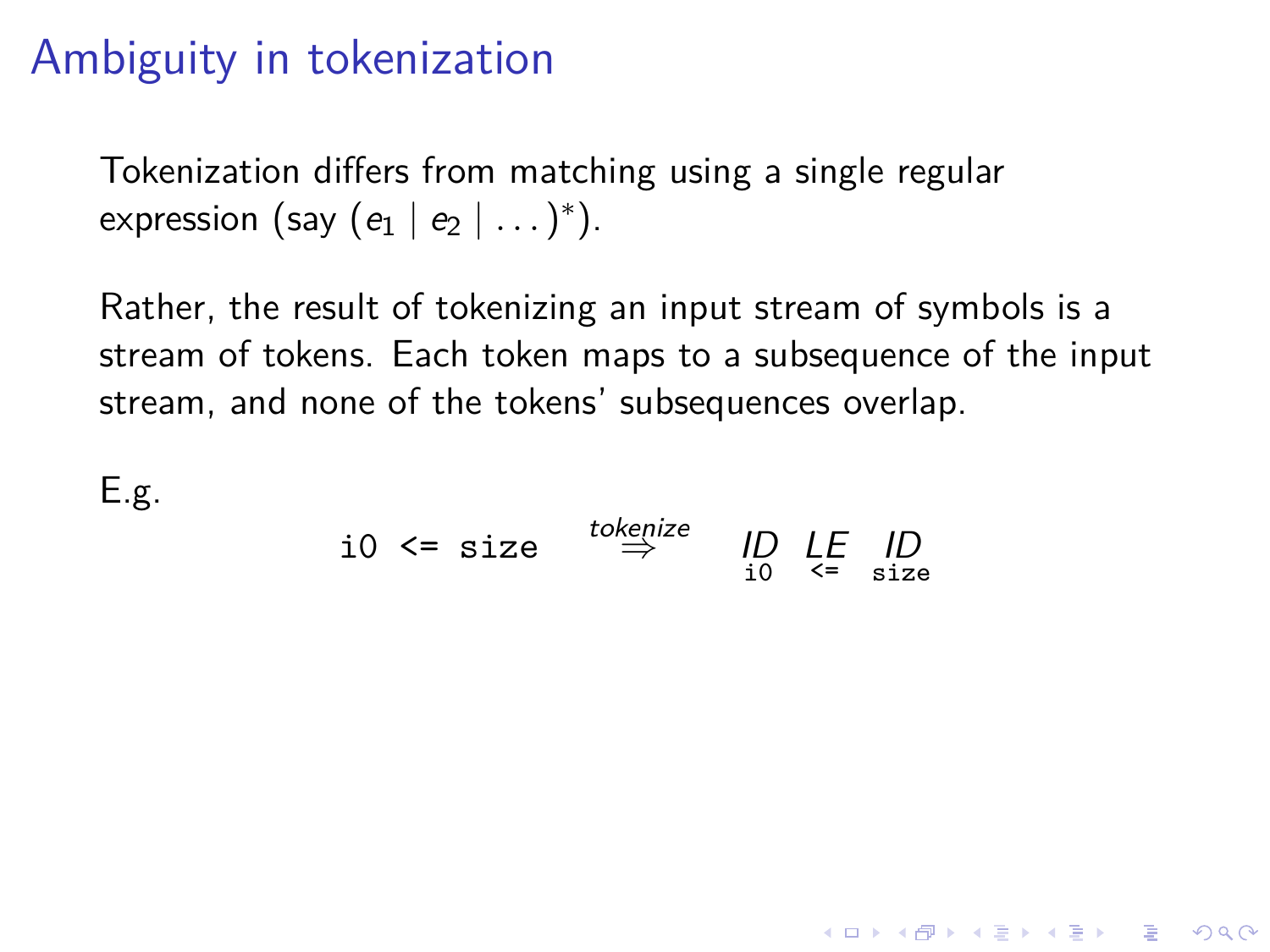## Ambiguity in tokenization

Tokenization differs from matching using a single regular expression (say  $(e_1 | e_2 | \dots )^*$ ).

Rather, the result of tokenizing an input stream of symbols is a stream of tokens. Each token maps to a subsequence of the input stream, and none of the tokens' subsequences overlap.

E.g.

$$
i0 \leq size \stackrel{tokenize}{\Rightarrow} \stackrel{ID}{ID} \stackrel{LE}{\leq} \stackrel{ID}{\leq} \stackrel{size}{\leq}
$$

*.* How do we avoid ambiguities?

$$
i0 \leq size \overset{???}{\Rightarrow} \underset{i0}{\text{ID }} \underset{\leq}{\text{LT }} \underset{=}{\text{EQ }} \underset{s}{\text{ID }} \underset{iz}{\text{ID }} \underset{e}{\text{ID }}
$$

**KORKARYKERKER POLO**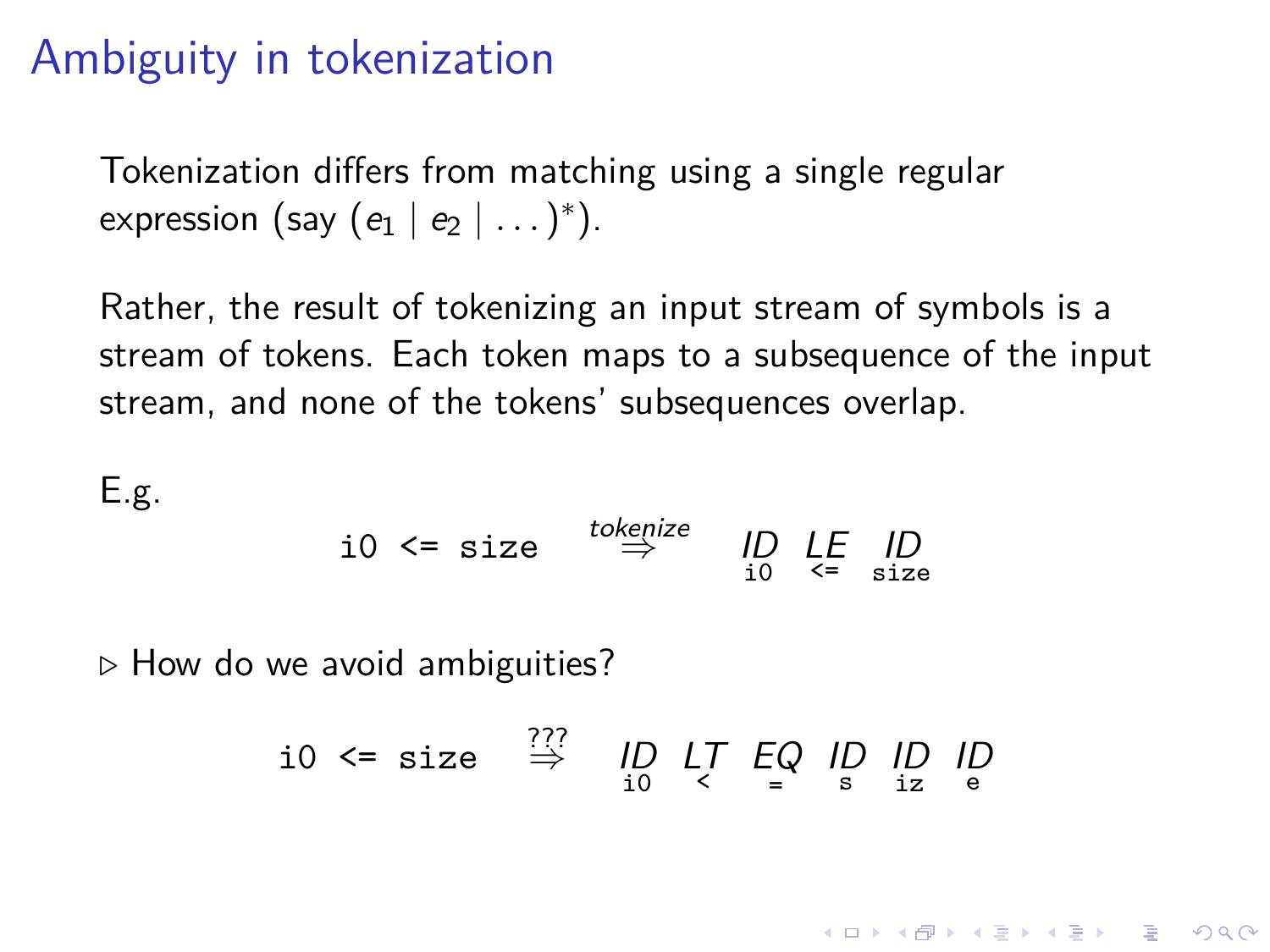## Tokenization rules

Given an input string  $w$  the lexer will match tokens on a prefix  $u$  of  $w = uv$ , output the matching token and repeat the process on the remaining string v.

To disambiguate between different possible tokenizations we employ two additional rules:

- $\triangleright$  Longest match: If we find matching tokens for prefixes of varying lengths, we pick the longer prefix.
- $\triangleright$  Token priority: If multiple tokens match a prefix of the same length, we pick the token that has higher priority.

4 0 > 4 4 + 4 = + 4 = + = + + 0 4 0 +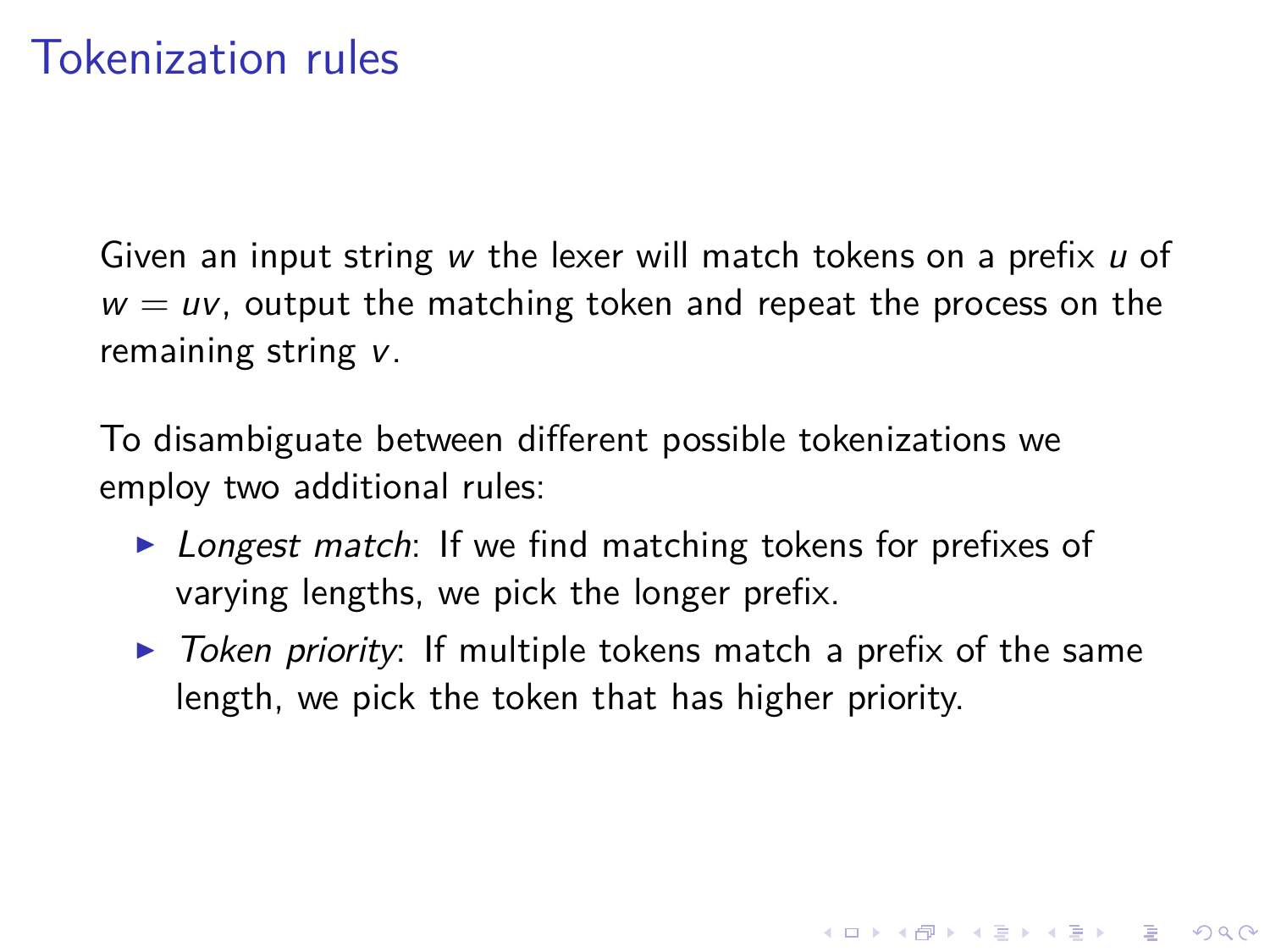*.* Given the lexer

$$
\langle T_1:=a(ab)^*,\ \ T_2:=b^*(ac)^*,\ \ T_3:=cba,\ \ T_4:=c^+\rangle
$$

tokenize the following input strings:

c a c c a b a c a c c b a b c

K ロ ▶ K @ ▶ K 할 ▶ K 할 ▶ | 할 | © 9 Q @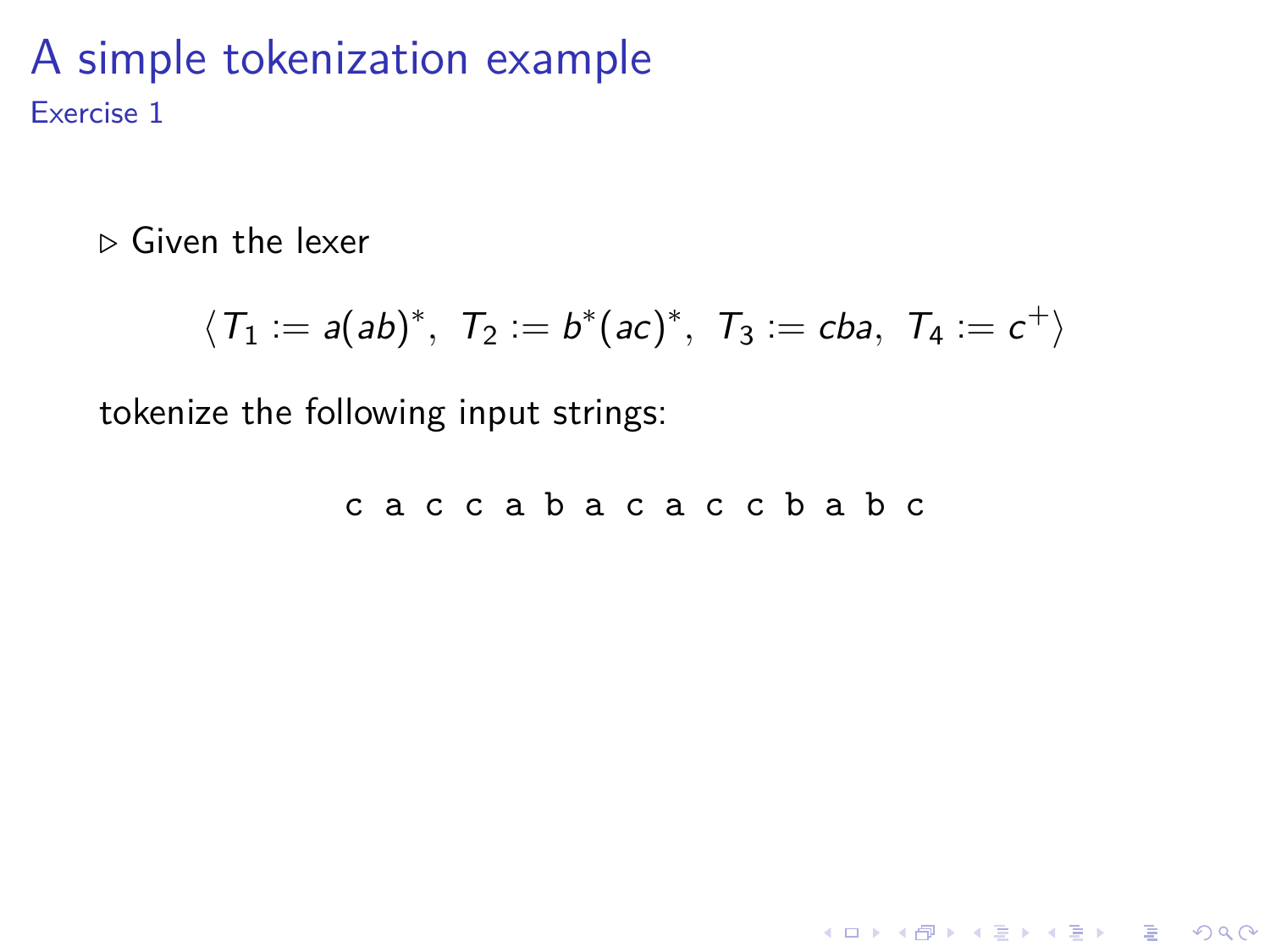*.* Given the lexer

$$
\langle T_1:=a(ab)^*,\ \ T_2:=b^*(ac)^*,\ \ T_3:=cba,\ \ T_4:=c^+\rangle
$$

tokenize the following input strings:

c a c c a b a c a c c b a b c c c c a a b a b a c c b a b c c b a b a c

K ロ ▶ K 個 ▶ K 할 ▶ K 할 ▶ 이 할 → 9 Q Q →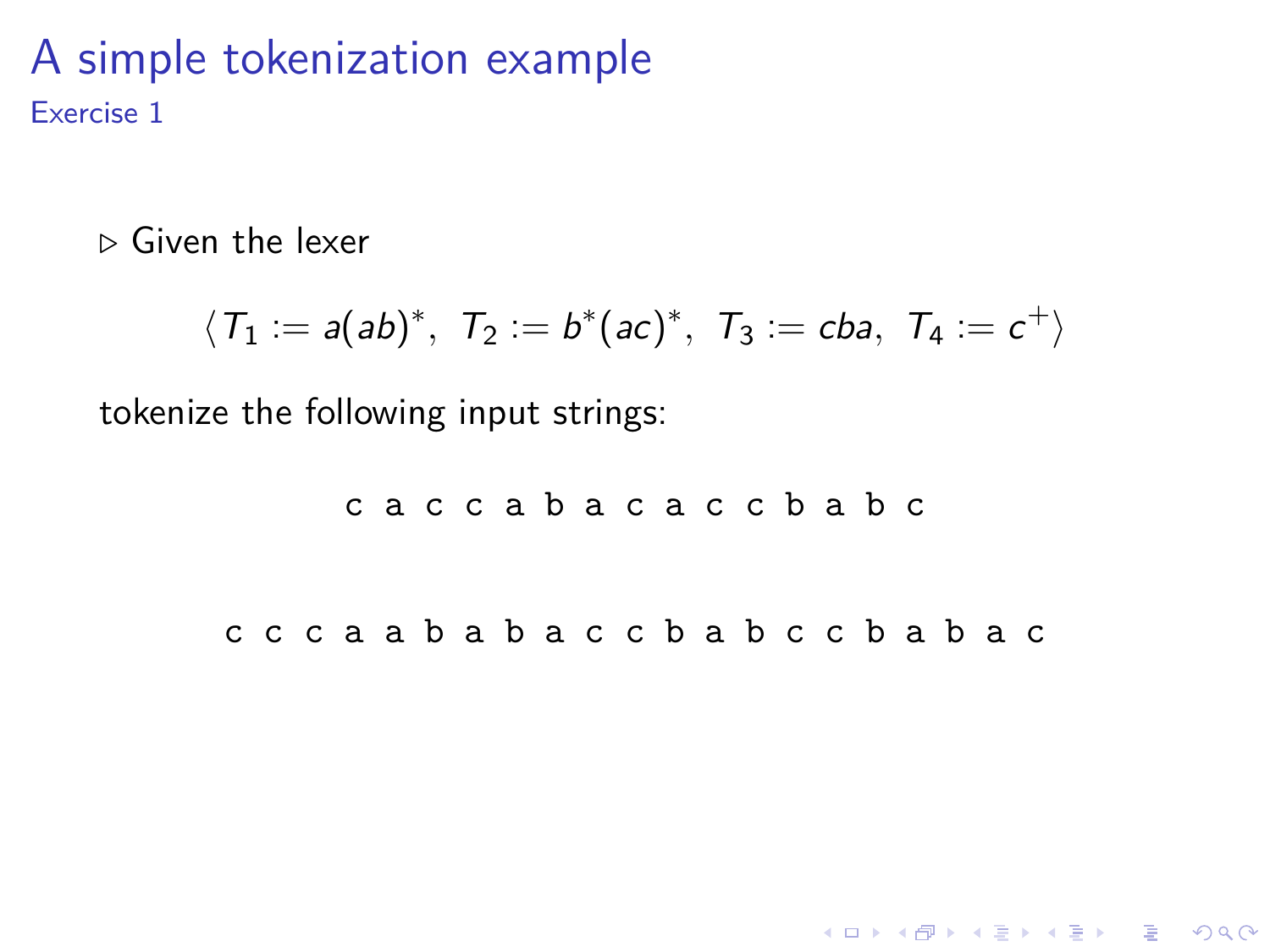*.* Given the lexer

$$
\langle T_1:=a(ab)^*,\ \ T_2:=b^*(ac)^*,\ \ T_3:=cba,\ \ T_4:=c^+\rangle
$$

tokenize the following input strings:

$$
\begin{array}{ccccccccc}\nC & a & C & a & b & a & c & c & b & a & b & c \\
\hline\nT_4 & T_2 & T_4 & T_1 & T_2 & T_3 & T_3 & T_2 & T_4\n\end{array}
$$
\nc  
\n
$$
C & C & C & a & a & b & a & c & c & b & a & b & c & b & a & b & c\n\end{array}
$$

K ロ ▶ K @ ▶ K 할 ▶ K 할 ▶ | 할 | © 9 Q @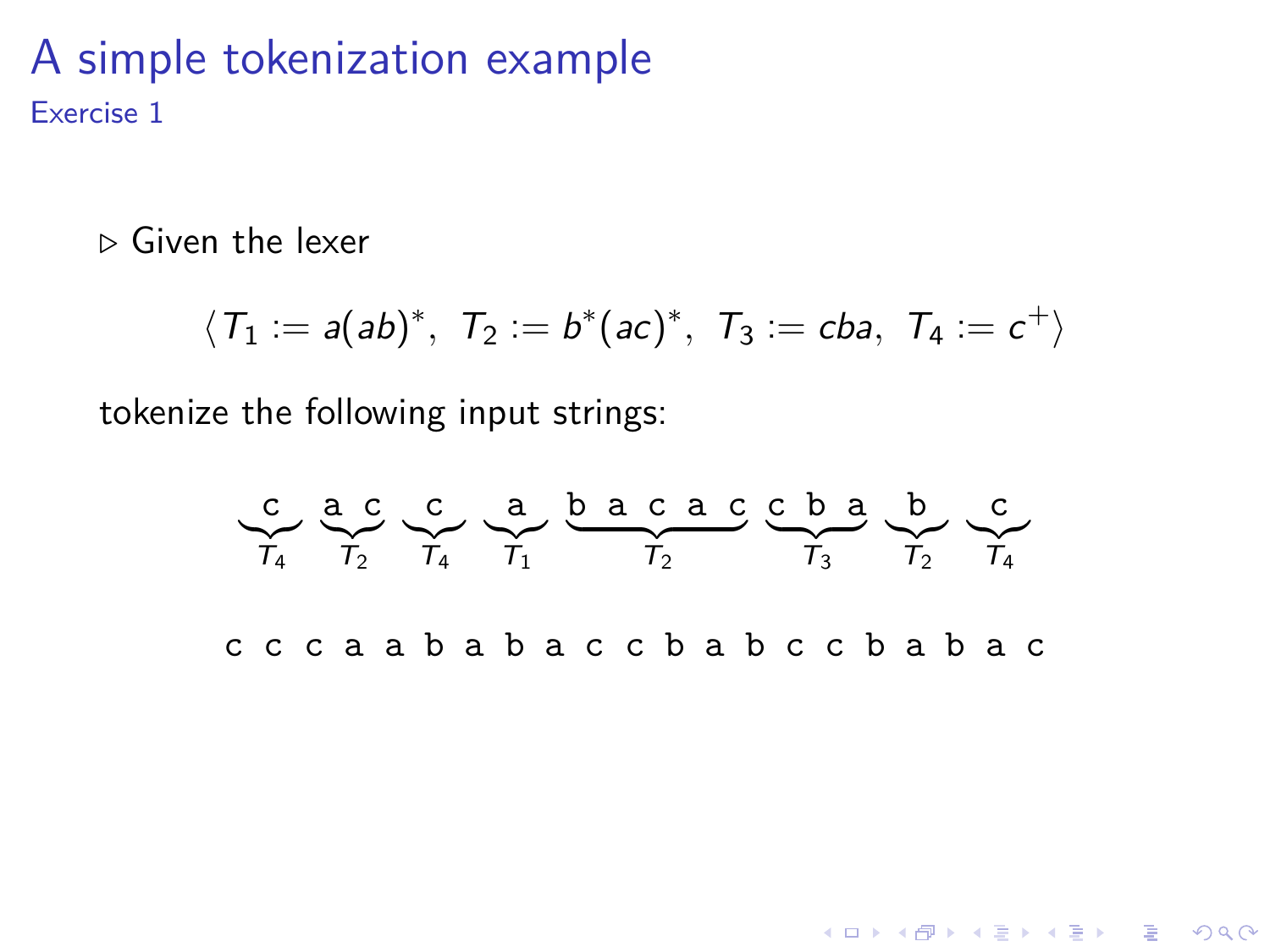*.* Given the lexer

$$
\langle T_1:=a(ab)^*,\ \ T_2:=b^*(ac)^*,\ \ T_3:=cba,\ \ T_4:=c^+\rangle
$$

tokenize the following input strings:

$$
\begin{array}{ccccccccc}\n & & \mathbf{c} & & \mathbf{c} & & \mathbf{a} & & \mathbf{c} & & \mathbf{c} \\
\hline\n & & & & & & & & & \\
\mathbf{c} & & & & & & & & & \\
\mathbf{c} & & & & & & & & & \\
\mathbf{c} & & & & & & & & & \\
\mathbf{c} & & & & & & & & & \\
\mathbf{c} & & & & & & & & & & \\
\mathbf{c} & & & & & & & & & & \\
\mathbf{c} & & & & & & & & & & \\
\mathbf{c} & & & & & & & & & & \\
\mathbf{c} & & & & & & & & & & \\
\mathbf{c} & & & & & & & & & & \\
\mathbf{d} & & & & & & & & & & \\
\mathbf{d} & & & & & & & & & & \\
\mathbf{d} & & & & & & & & & & & \\
\mathbf{d} & & & & & & & & & & & \\
\mathbf{d} & & & & & & & & & & & \\
\mathbf{d} & & & & & & & & & & & \\
\mathbf{d} & & & & & & & & & & \\
\mathbf{d} & & & & & & & &
$$

K ロ ▶ K @ ▶ K 할 ▶ K 할 ▶ | 할 | © 9 Q @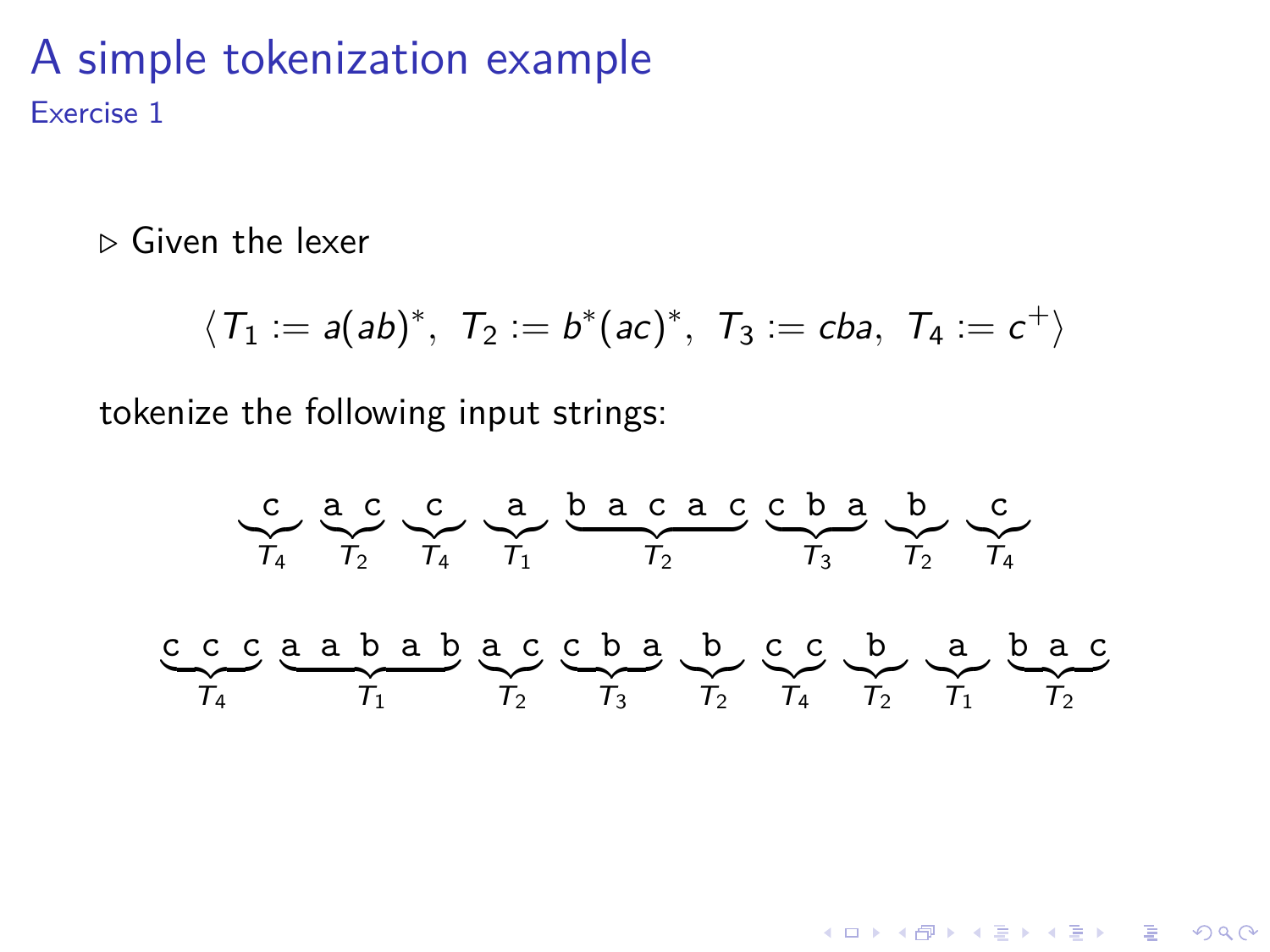*.* Given the lexer

$$
\langle T_1:=a(ab)^*,\ \ T_2:=b^*(ac)^*,\ \ T_3:=cba,\ \ T_4:=c^+\rangle
$$

tokenize the following input strings:

$$
\underbrace{c}_{T_4} \underbrace{a \ c}_{T_2} \underbrace{c}_{T_4} \underbrace{a}_{T_1} \underbrace{b \ a \ c \ a \ c}_{T_2} \underbrace{c \ b \ a}_{T_3} \underbrace{b \ c}_{T_4} \underbrace{c}_{T_4}
$$
\n
$$
\underbrace{c \ c \ c \ a \ a \ b \ a \ b}_{T_1} \underbrace{c \ c \ b \ a}_{T_2} \underbrace{b \ c \ c}_{T_3} \underbrace{c \ b \ a}_{T_2} \underbrace{b \ a \ c}_{T_4} \underbrace{c}_{T_1} \underbrace{b \ a \ c}_{T_2}
$$

 $\rho$  Are there alternative tokenizations if we disregard the longest match rule?

K ロ ▶ K 個 ▶ K 할 ▶ K 할 ▶ 이 할 → 9 Q Q →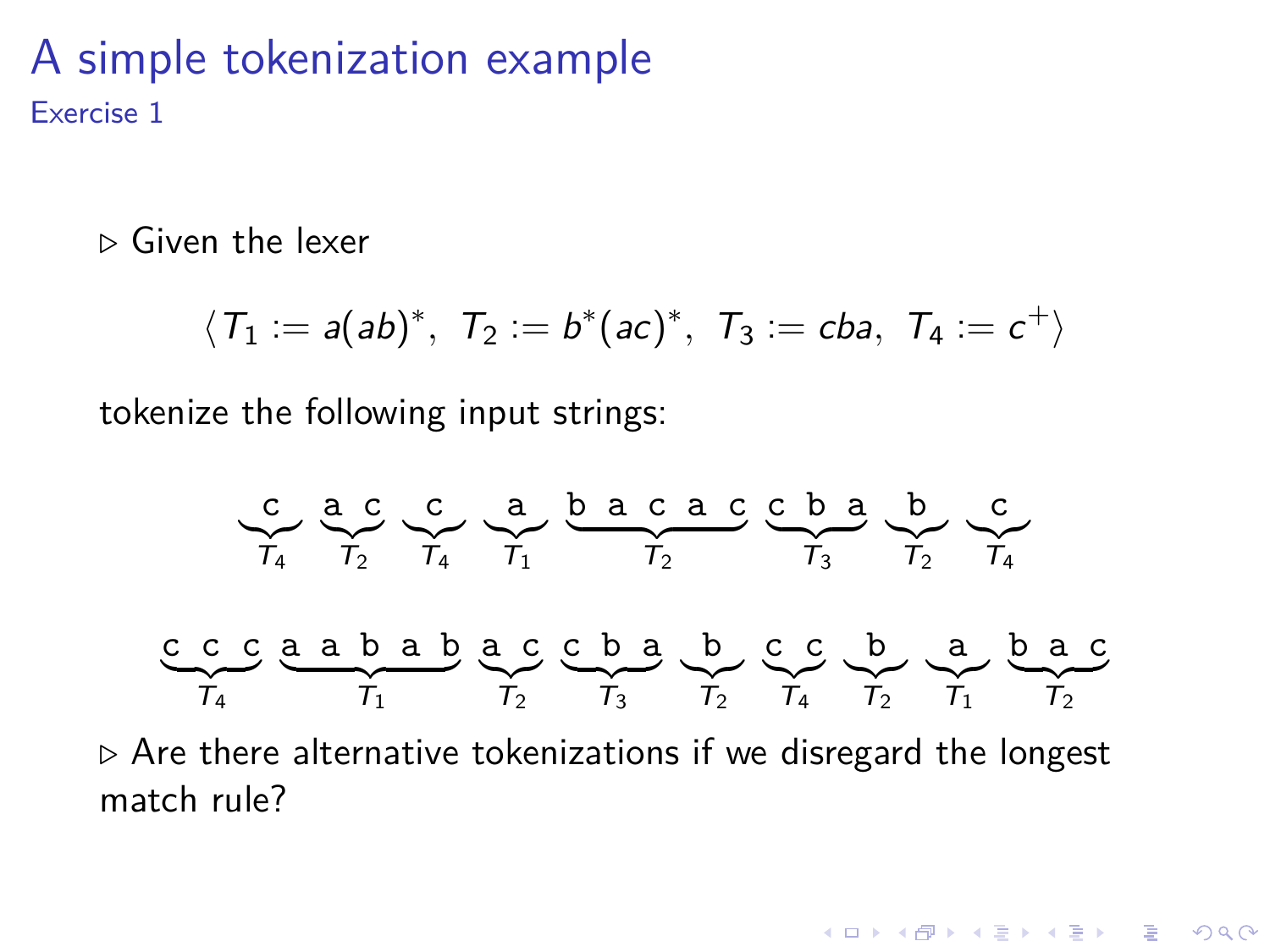## Constructing a lexer

To automatically construct a lexer from token class definitions we go through a series of transformations:

# **Token def.s**  $\stackrel{translate}{\Rightarrow}$  **NFA**  $\stackrel{determine}{\Rightarrow}$  **DFA**  $\stackrel{minimize}{\Rightarrow}$  **DFA**

The resulting DFA is then repeatedly used to produce tokens for an input string.

(The minimization step is optional.)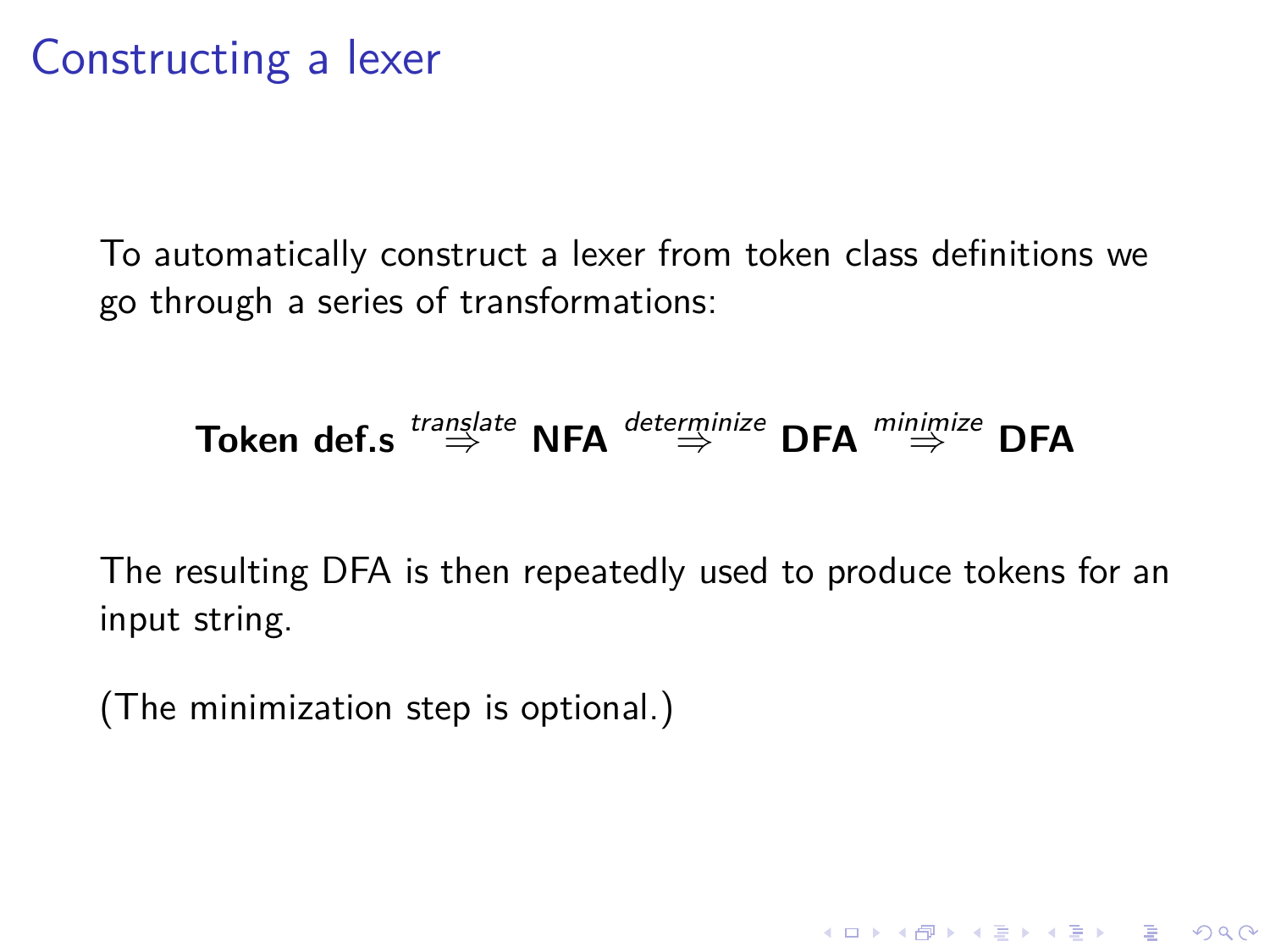Constructing a lexer (2) (Token def.s  $\Rightarrow$  NFA)

> Let  $e_1, \ldots, e_n$  be the regular expressions for each token class and consider the regular expression  $(e_1 | \cdots | e_n)$ .

E.g., for the token classes

 $\langle ID := a(a | 0 | 1 | . \rangle^*, \text{ INT} := (0 | 1) (0 | 1)^*, \text{ OP} := + | - \rangle$ 

we have

 $a(a | 0 | 1 | )^* | (0 | 1) (0 | 1)^* | (+ | -).$ 

**KORKARYKERKER POLO**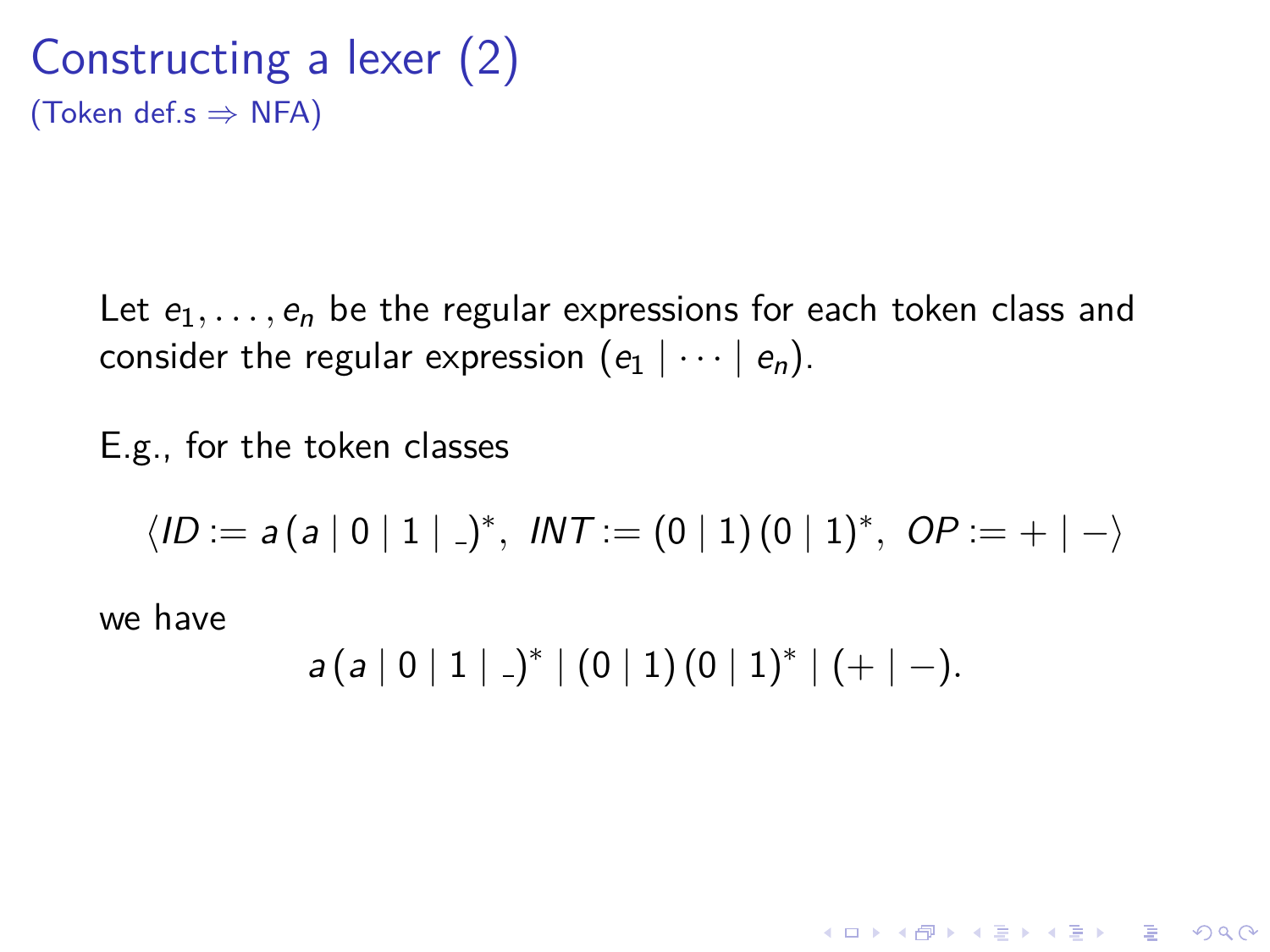# Constructing a lexer (3)

Convert the regular expression to an automaton and specify the token class being recognized by each accepting state:



**KORK EXTERNE PROVIDE**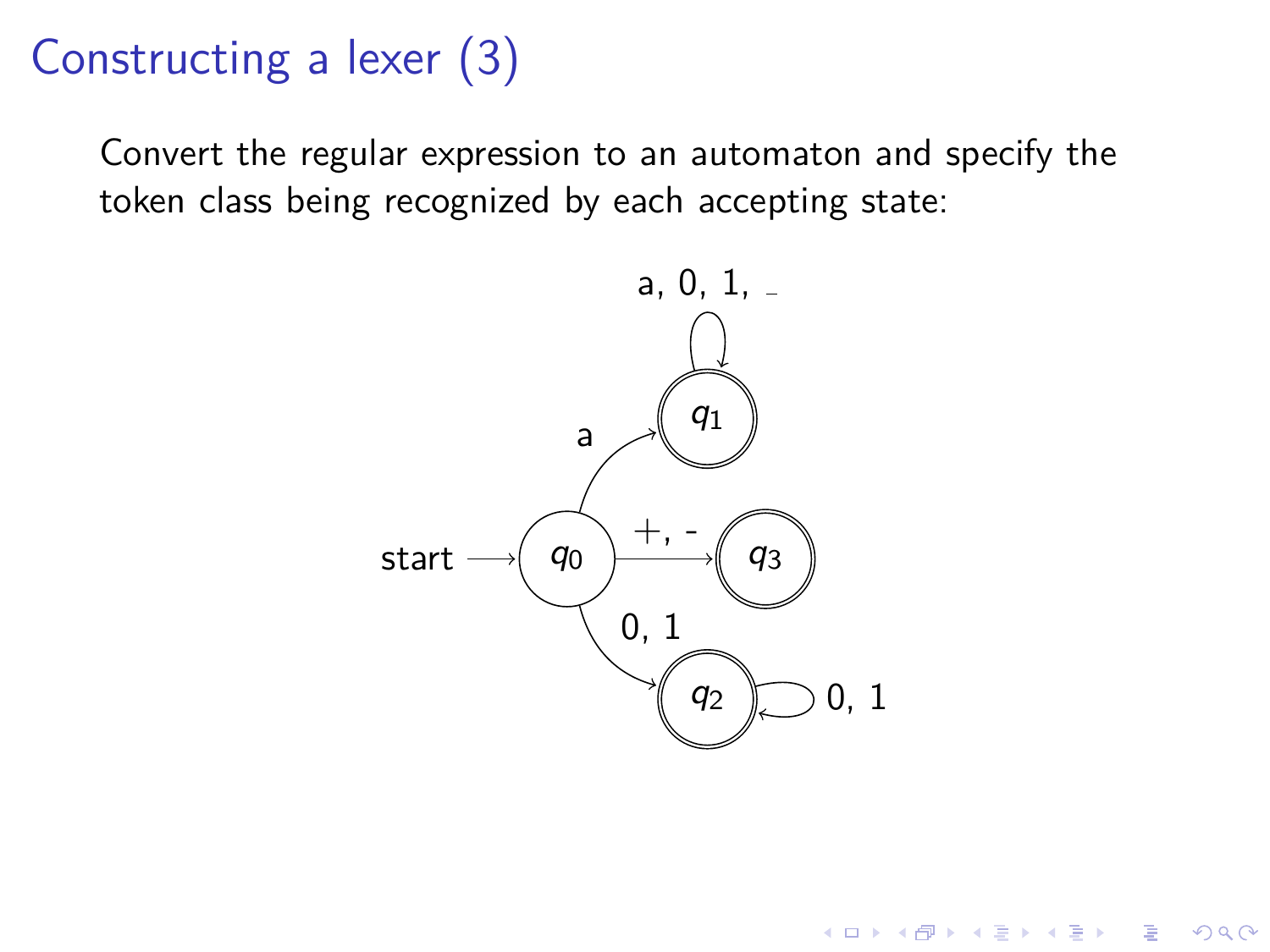# Constructing a lexer (3)

Convert the regular expression to an automaton and specify the token class being recognized by each accepting state:



 $\left\{ \begin{array}{ccc} 1 & 0 & 0 \\ 0 & 1 & 0 \\ 0 & 0 & 0 \\ 0 & 0 & 0 \\ 0 & 0 & 0 \\ 0 & 0 & 0 \\ 0 & 0 & 0 \\ 0 & 0 & 0 \\ 0 & 0 & 0 \\ 0 & 0 & 0 \\ 0 & 0 & 0 \\ 0 & 0 & 0 \\ 0 & 0 & 0 \\ 0 & 0 & 0 \\ 0 & 0 & 0 & 0 \\ 0 & 0 & 0 & 0 \\ 0 & 0 & 0 & 0 \\ 0 & 0 & 0 & 0 & 0 \\ 0 & 0 & 0 & 0 & 0 \\ 0 & 0 & 0 & 0 & 0 \\ 0$ 

 $2990$ 

B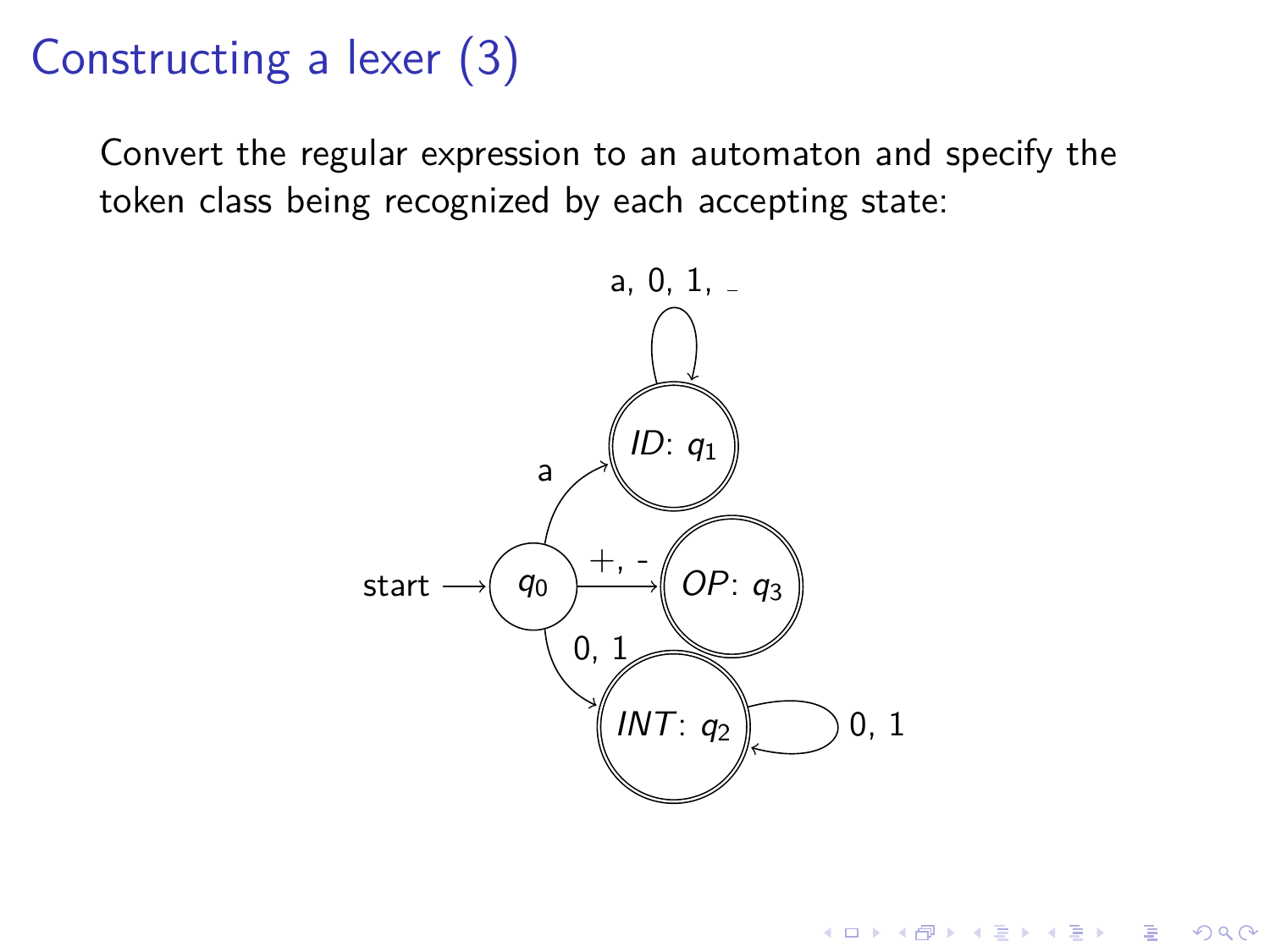# Constructing a lexer (3)

Convert the regular expression to an automaton and specify the token class being recognized by each accepting state:



In case of ambiguities we pick the token class of higher priority.

イロト イ部 トイ ヨト イヨト

B

 $2Q$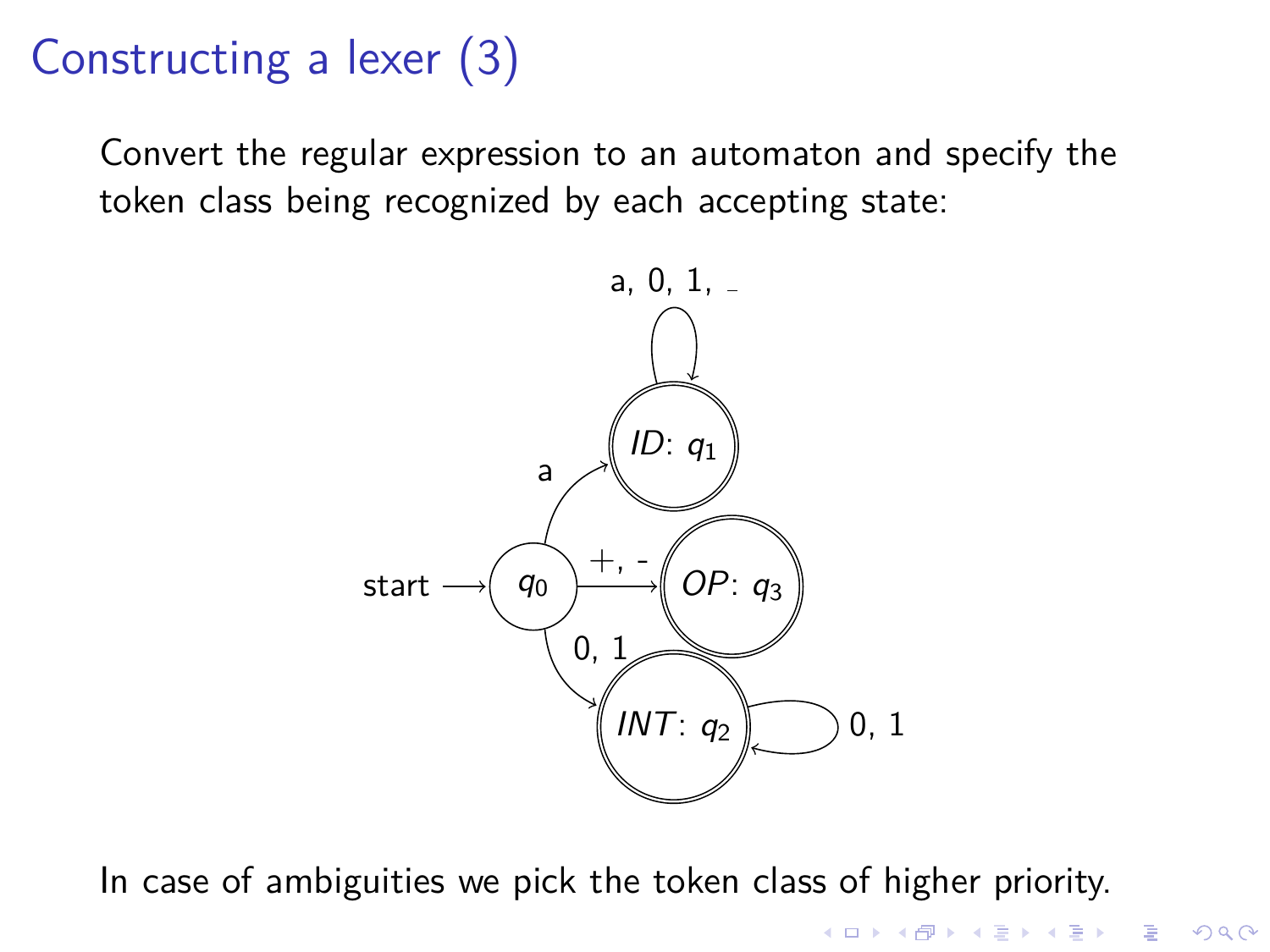# Constructing a lexer (4)

Finally, we determinize and minimize the automaton:



**Kロトメ部トメミトメミト ミニのRC**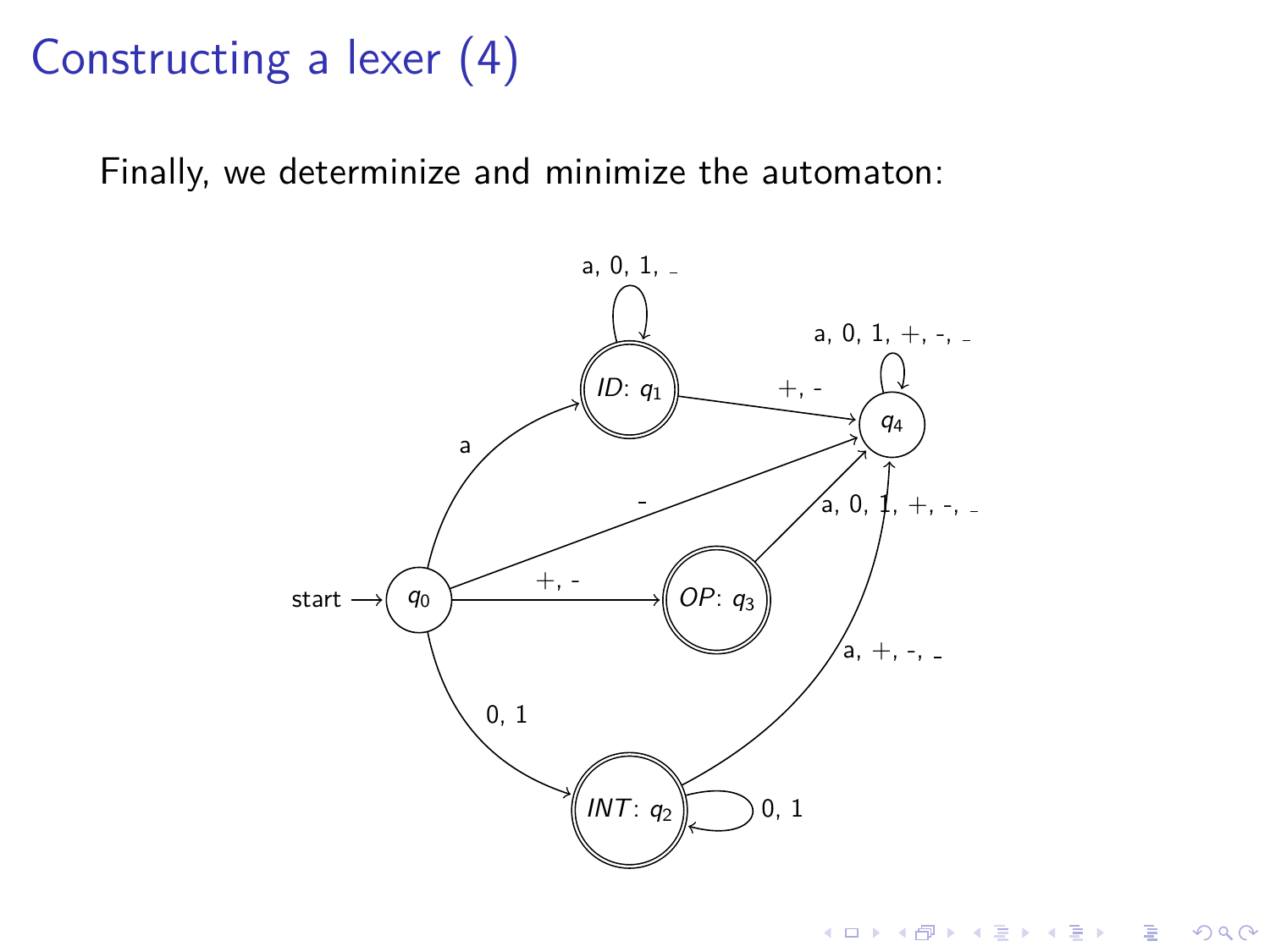# Lexing

We can then produce tokens for an input string as follows:

- 1. Initialize variables lastToken and lastTokenPos to the initial value  $\perp$ , resp.  $-1$ , and set the automaton's state to  $q_0$ .
- 2. Consume the next input character and make the corresponding transition in the automaton.
	- $\blacktriangleright$  If we have arrived in an accepting state, update lastToken with the corresponding token and set lastTokenPos to the current position in the input string.
	- $\blacktriangleright$  If we have arrived in a state which cannot lead to acceptance (a trap state, effectively):
		- If lastToken =  $\perp$ , report an error.
		- $\triangleright$  Otherwise, output lastToken.
	- $\triangleright$  Reset lastToken, and restart the automaton with the input string starting at lastTokenPos  $+1$  (Continue with step 2).
- 3. If there is no more input to consume, output the lastToken, or report an error, if lastToken =  $\perp$ .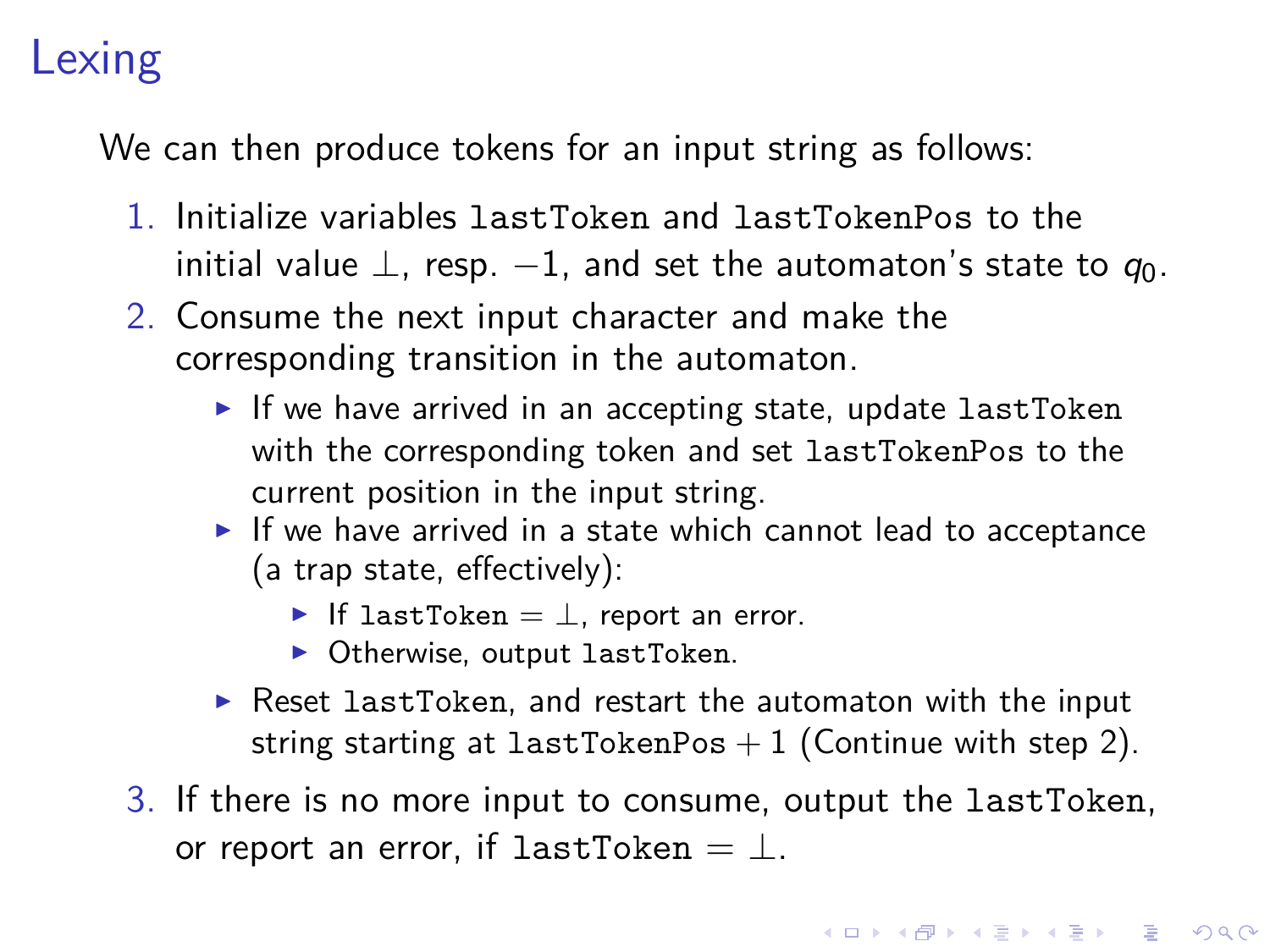### Alternate way to build the lexer

Instead of building a single regular expression and converting it to a NFA and then a DFA, we can convert each regular expression to a DFA independently and then build the *parallel composition* of the DFAs as our lexer.

The parallel composition of multiple DFAs  $\langle \Sigma, Q_i, s_i, \delta_i, F_i \rangle$  on the same alphabet  $\Sigma$  is the DFA  $\langle \Sigma, Q, s, \delta, F \rangle$  where:

- $\triangleright$  Q is the cartesian product of all  $Q_i$ ,
- ►  $s \in Q$  is the tuple of all initial states  $s_i$ ,
- $\blacktriangleright$   $\delta$  :  $(Q \times \Sigma) \rightarrow Q$  applies the different  $\delta_i$  to the respective points, and
- $\triangleright$   $\vdash$   $\vdash$   $\subset$   $Q$  is the set of accepting states. A tuple  $q \in Q$  is in F iff there exists a  $q_i$  such that  $q_i \in F_i$ .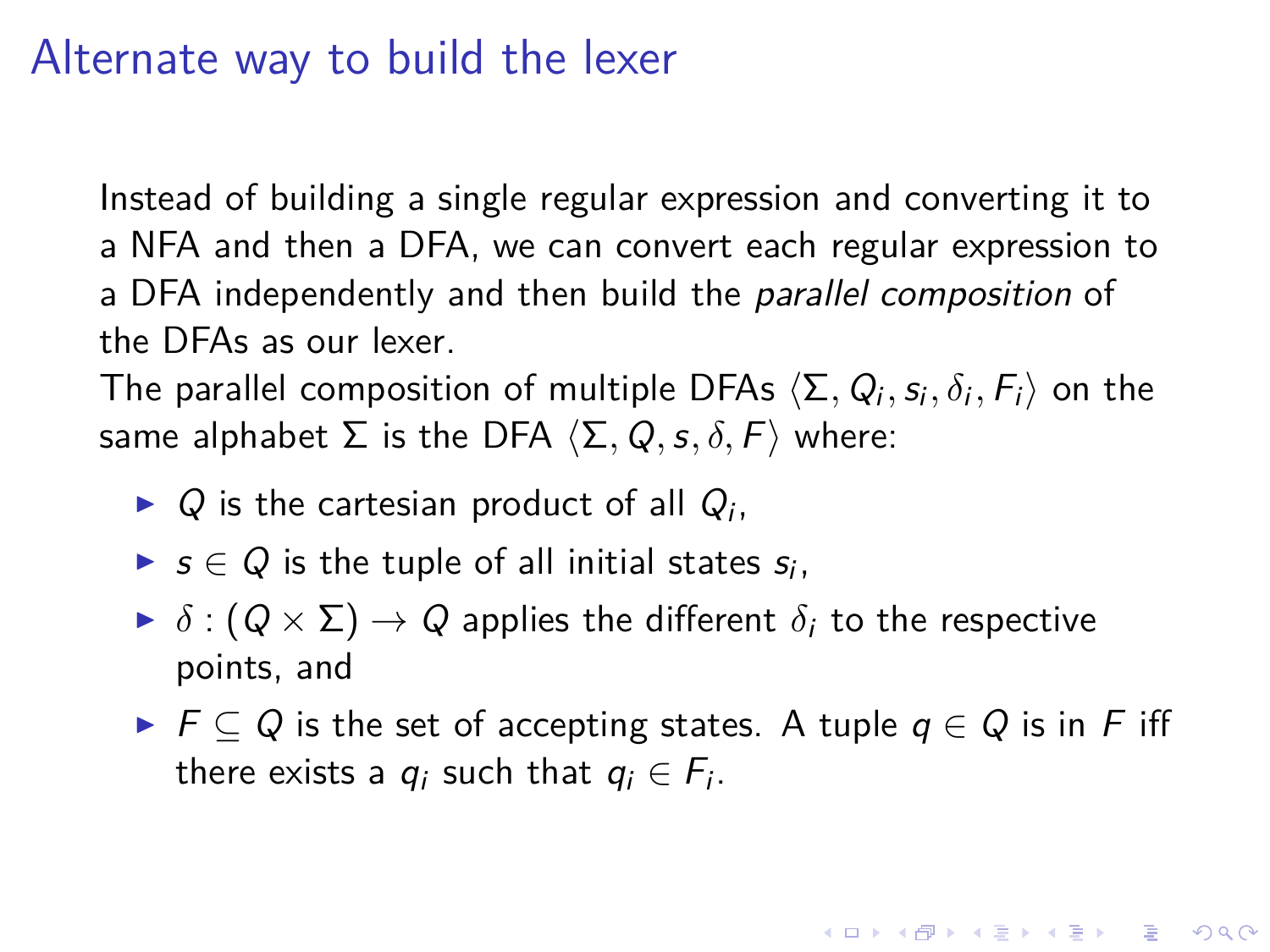Build a DFA that accepts binary numbers that are multiples of 2 or 3. There should be different (accepting) states for multiples of 2 only, multiples of 3 only, and multiples of 2 and 3.

Hint: Build 2 DFAs, and then use parallel composition.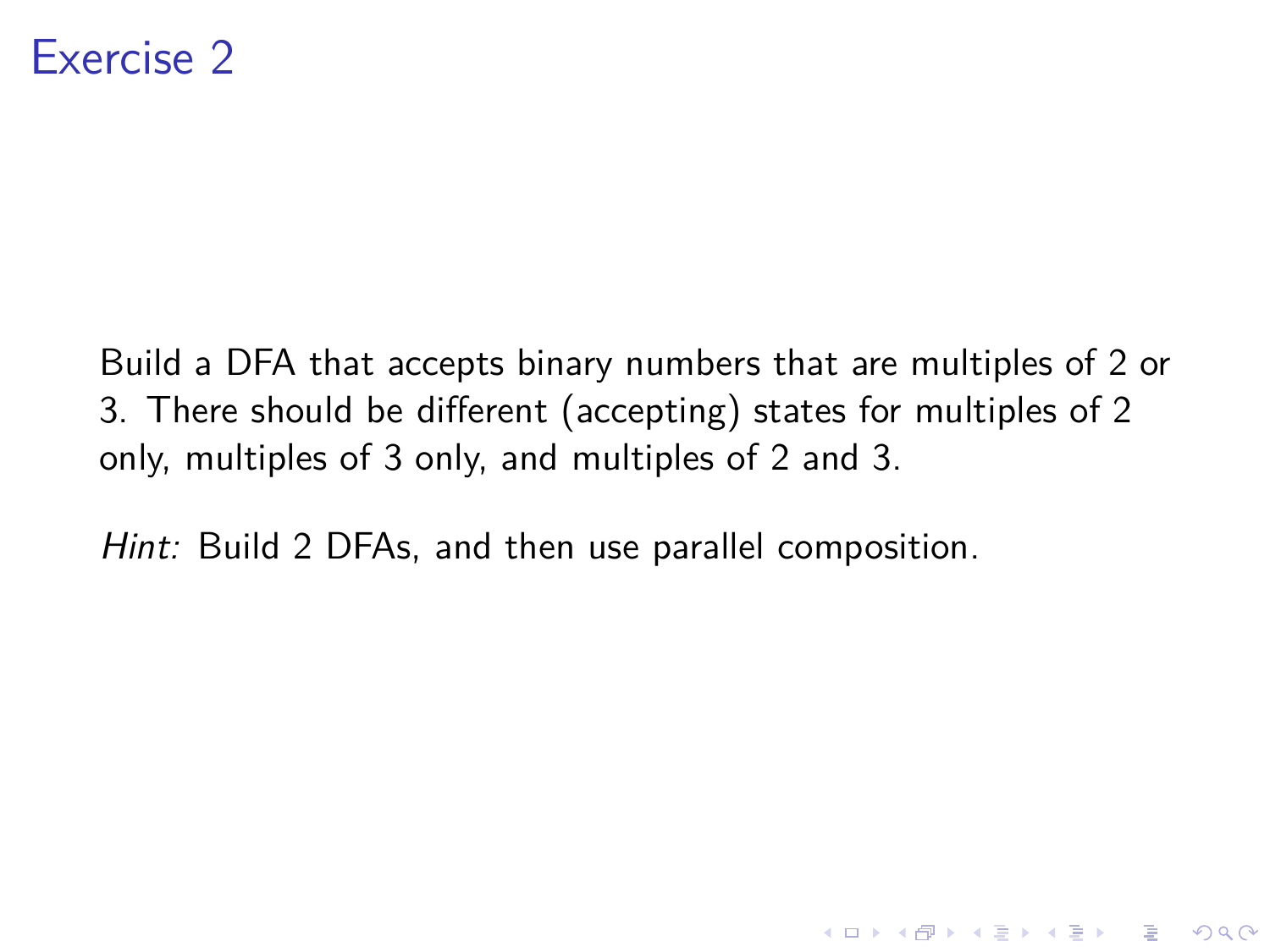A lexer for XML Exercise 3 (Quiz 2015)

> Your goal is to construct a lexer (i.e., a DFA) that tokenizes an XML input stream into the tokens listed below. Note that WS denotes a whitespace character.

> > K ロ ▶ K 個 ▶ K 할 ▶ K 할 ▶ 이 할 → 9 Q Q →

| Token name     | <b>Regular expression</b>                         |
|----------------|---------------------------------------------------|
| OΡ             | $\,<\,$                                           |
| CL.            | $\rm{>}$                                          |
| OPSL           | $\lt$ /                                           |
| <b>CLSL</b>    | $\rightarrow$                                     |
| EQ             |                                                   |
| <b>NAME</b>    | $letter(lefter   digit)*$                         |
| <b>NONNAME</b> | $(digit   special)(letter   digit   special)*$    |
| <b>STRING</b>  | "(letter   digit   special)*"                     |
| <b>COMMENT</b> | $\langle -  -  $ (letter   digit   special)* $--$ |
| <b>SKIP</b>    | WS                                                |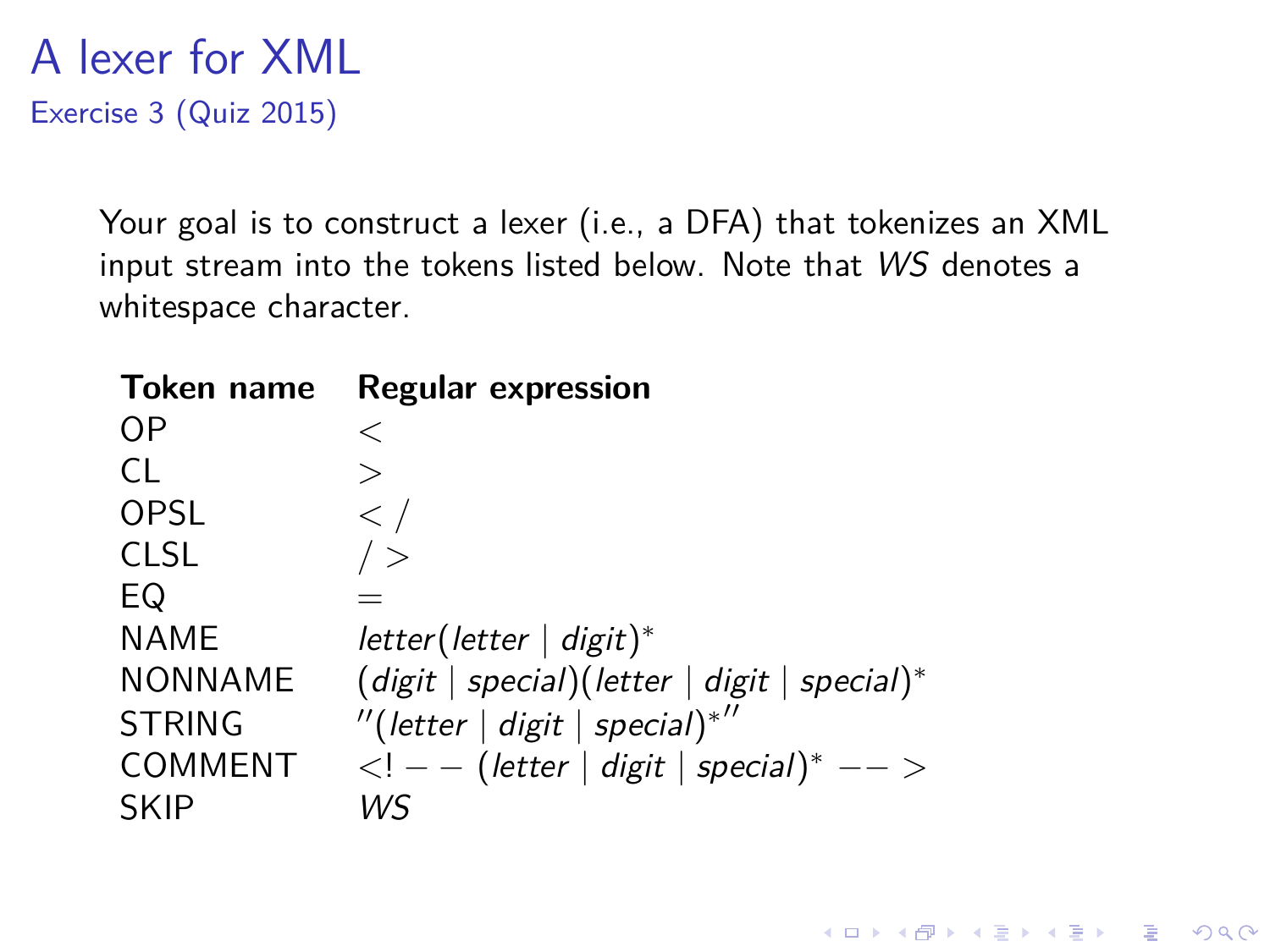A lexer for XML (2) Exercise 3 (Quiz 2015)

> *.* Construct the labelled DFA described in the lectures for the tokens defined above. Note that every final state should be labelled by the token class(es) it accepts.

> > K ロ ▶ K 個 ▶ K 할 ▶ K 할 ▶ 이 할 → 9 Q Q →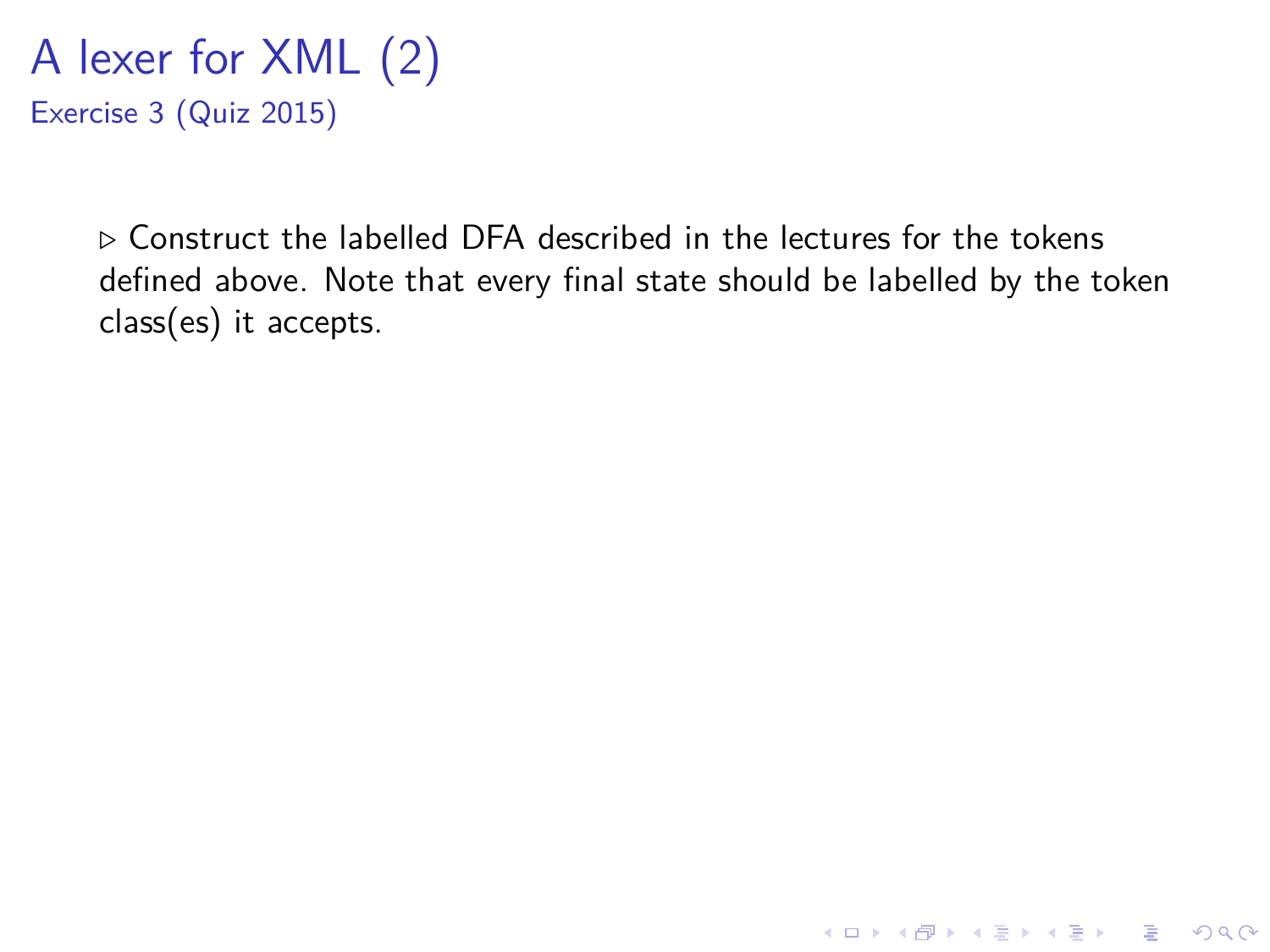A lexer for XML (2) Exercise 3 (Quiz 2015)

> $\triangleright$  Construct the labelled DFA described in the lectures for the tokens defined above. Note that every final state should be labelled by the token class(es) it accepts.

Consider the following XML string.

```
<json message><!−−C ommunica ti onO fJS onObjec t s−−>
   <from ip="">EPFLserver</from>
   <message >\{" field ":1} </ message >\langleison message>
```
*.* Show the list of tokens that should be generated by the lexer for the above XML string. You **need not** show SKIP tokens, which correspond to whitespaces.

**KORKAR KERKER SAGA**